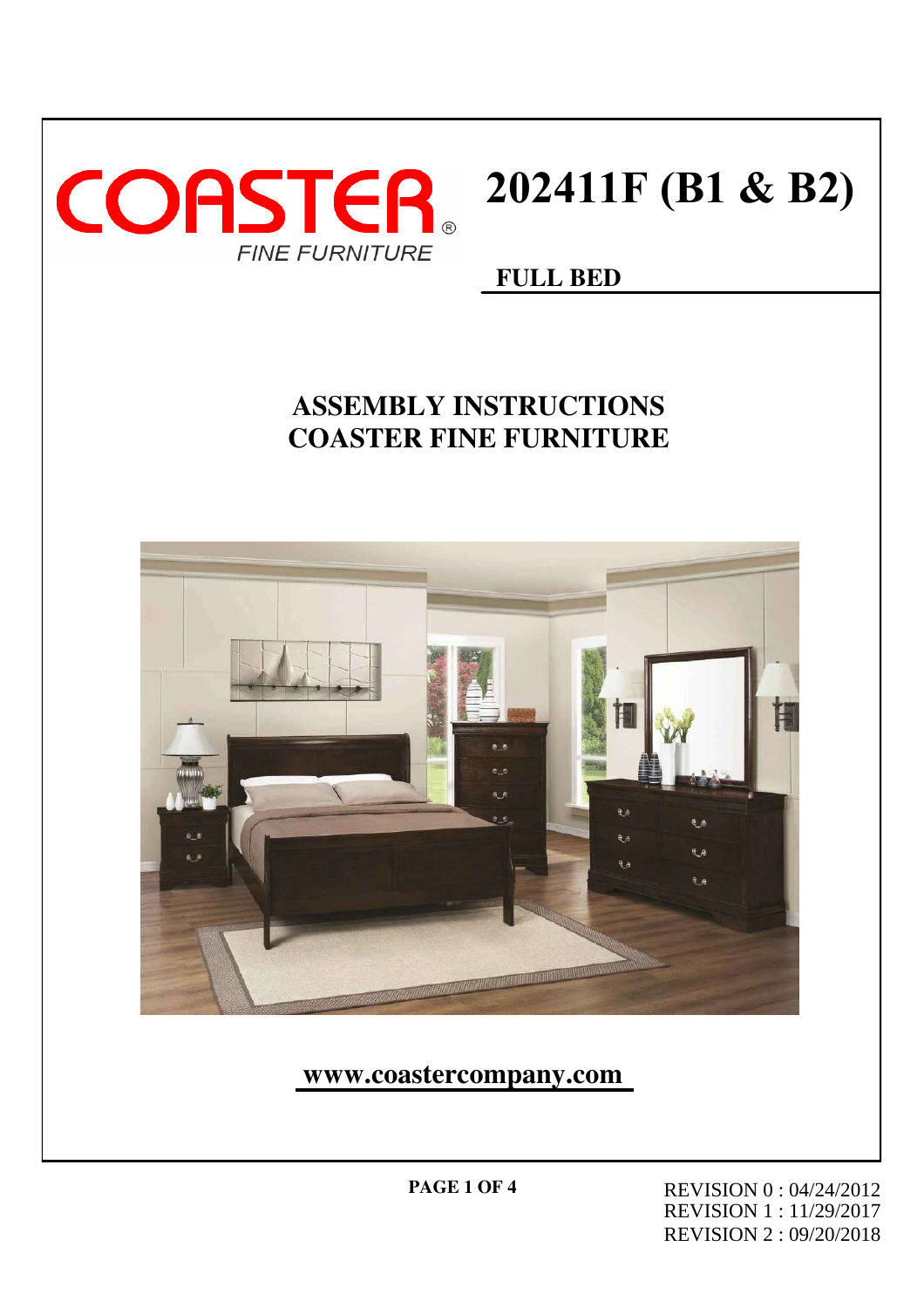#### **ASSEMBLY TIPS:**

- 1. Remove hardware from box and sort by size.
- 2. Please check to see that all hardware and parts are present prior to start of assembly.
- 3. Please follow attached instructions in the same sequence as numbered to assure fast  $\&$  easy assembly.



- Warning! 1. Donˊt attempt to repair or modify parts that are broken or defective. Please contact the store immediately.
- 2. This product is for home use only and not intended for commercial establishments.

**ASSEMBLY TIME 20 MINUTES**



|--|--|--|

#### **PARTS IDENTIFICATION**

| B1 (BOX 1) |                                      |               |            |            | B2 (BOX 2)                                          |  |      |  |
|------------|--------------------------------------|---------------|------------|------------|-----------------------------------------------------|--|------|--|
|            | <b>PART NAME</b>                     | <b>FIGURE</b> | <b>QTY</b> | <b>GN</b>  | <b>BED RAIL</b>                                     |  | 2PCS |  |
| AN         | <b>HEADBOARD</b><br><b>PANEL</b>     |               | 1PC        |            |                                                     |  |      |  |
|            |                                      |               |            | HN         | <b>BED SLAT</b>                                     |  | 4PCS |  |
| BN         | <b>LEFT HEADBOARD</b><br><b>LEG</b>  |               | 1PC        |            |                                                     |  |      |  |
|            |                                      |               |            | IN         | <b>BED SLAT SUPPORT</b>                             |  | 4PCS |  |
| CN         | <b>RIGHT HEADBOARD</b><br><b>LEG</b> |               | 1PC        |            | WITH LEVELER                                        |  |      |  |
|            |                                      |               |            | <b>HBN</b> | 202411F (B1)                                        |  | 1PC  |  |
| <b>DN</b>  | <b>FOOTBOARD PANEL</b>               |               | 1PC        |            | * FROM BOX 1<br><b>HEADBOARD</b><br><b>COMPLETE</b> |  |      |  |
| EN         | <b>LEFT FOOTBOARD</b>                |               | 1PC        |            |                                                     |  |      |  |
|            | <b>LEG</b>                           |               |            | <b>FBN</b> | 202411F (B1)                                        |  | 1PC  |  |
| <b>FN</b>  | RIGHT FOOTBOARD<br><b>LEG</b>        |               | 1PC        |            | * FROM BOX 1<br><b>FOOTBOARD</b>                    |  |      |  |
|            |                                      |               |            |            |                                                     |  |      |  |

#### **HARDWARE IDENTIFICATION**

|                         | Z-B1 (BOX 1) - HARDWARE PACK IS LOCATED IN 202411F(B1) |                |            |   |                                       |                                                                                                                                                                                                                                                                                                                                                                                                                                                                                |      |  |  |
|-------------------------|--------------------------------------------------------|----------------|------------|---|---------------------------------------|--------------------------------------------------------------------------------------------------------------------------------------------------------------------------------------------------------------------------------------------------------------------------------------------------------------------------------------------------------------------------------------------------------------------------------------------------------------------------------|------|--|--|
|                         | <b>HARDWARE NAME</b>                                   | <b>FIGURE</b>  | <b>QTY</b> | 5 | <b>ALLEN WRENCH</b>                   |                                                                                                                                                                                                                                                                                                                                                                                                                                                                                | 1PC  |  |  |
|                         | <b>BOLT</b><br>$(M6 x 35mm - BLK)$                     | (C))<br>Martin | 12PCS      |   | $(M4 \times 65$ mm - BLK)             | $\frac{1}{\sqrt{2\pi}}\int_{0}^{\sqrt{2\pi}}\frac{1}{\sqrt{2\pi}}\left(1-\frac{1}{2}\right)\left(1-\frac{1}{2}\right)\left(1-\frac{1}{2}\right)\left(1-\frac{1}{2}\right)\left(1-\frac{1}{2}\right)\left(1-\frac{1}{2}\right)\left(1-\frac{1}{2}\right)\left(1-\frac{1}{2}\right)\left(1-\frac{1}{2}\right)\left(1-\frac{1}{2}\right)\left(1-\frac{1}{2}\right)\left(1-\frac{1}{2}\right)\left(1-\frac{1}{2}\right)\left(1-\frac{1}{2}\right)\left(1-\frac{1}{2}\right)\left($ |      |  |  |
| $\mathbf{2}$            | <b>LOCK WASHER</b><br>$(M6 - BLK)$                     |                | 12PCS      | 6 | <b>WOOD PLUG</b>                      |                                                                                                                                                                                                                                                                                                                                                                                                                                                                                | 4PCS |  |  |
| 3                       | SMALL FLAT<br><b>WASHER</b><br>$(M6 x 13mm - BLK)$     |                | 4PCS       | 7 | PAN HEAD SCREW<br>$(M4 x 32mm - BLK)$ | $\begin{picture}(20,20) \put(0,0){\line(1,0){10}} \put(15,0){\line(1,0){10}} \put(15,0){\line(1,0){10}} \put(15,0){\line(1,0){10}} \put(15,0){\line(1,0){10}} \put(15,0){\line(1,0){10}} \put(15,0){\line(1,0){10}} \put(15,0){\line(1,0){10}} \put(15,0){\line(1,0){10}} \put(15,0){\line(1,0){10}} \put(15,0){\line(1,0){10}} \put(15,0){\line(1$                                                                                                                            | 8PCS |  |  |
| $\overline{\mathbf{4}}$ | <b>BIG FLAT WASHER</b><br>$(M6 x 19mm - BLK)$          |                | 8PCS       |   |                                       |                                                                                                                                                                                                                                                                                                                                                                                                                                                                                |      |  |  |

#### **NOTE : PHILLIPS HEAD SCREW DRIVER IS REQUIRED IN THE ASSEMBLY PROCESS; HOWEVER, MANUFACTURER DOES NOT PROVIDE THIS ITEM.**

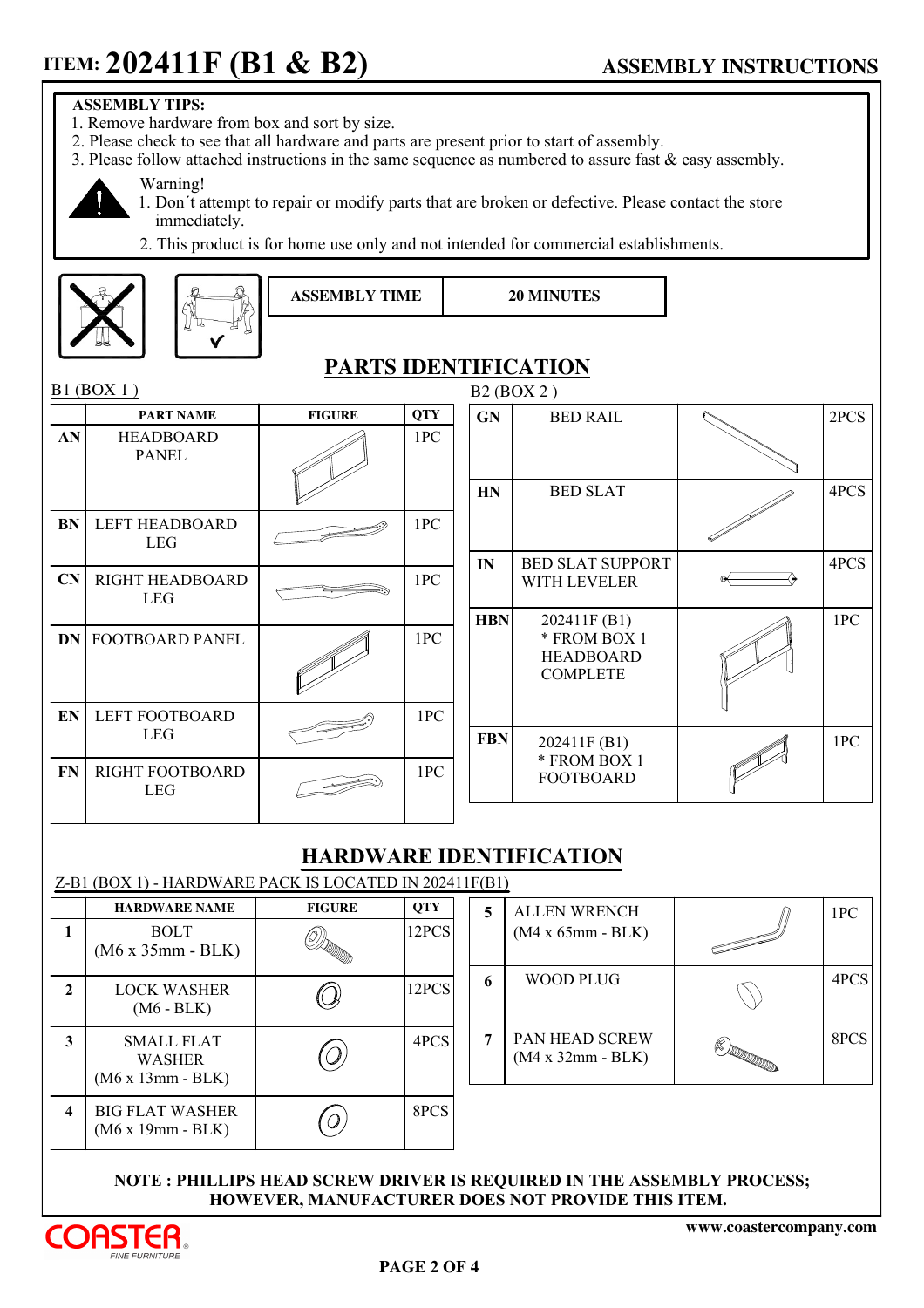## **STEP 1 ITEM: 202411F (B1 & B2)**  $\widehat{1}$  $2) (3)$ 5 AN **ASSEMBLY INSTRUCTIONS 202411F (B1) - BOX 1 STEP 1.1**

6

**STEP 1.3**

 $\mathcal Q$ 

**STEP 2**



CN



 $\widehat{1}$ 

D.

5

BN

 $\left( \frac{2}{4} \right)$ 

**STEP 1.2**